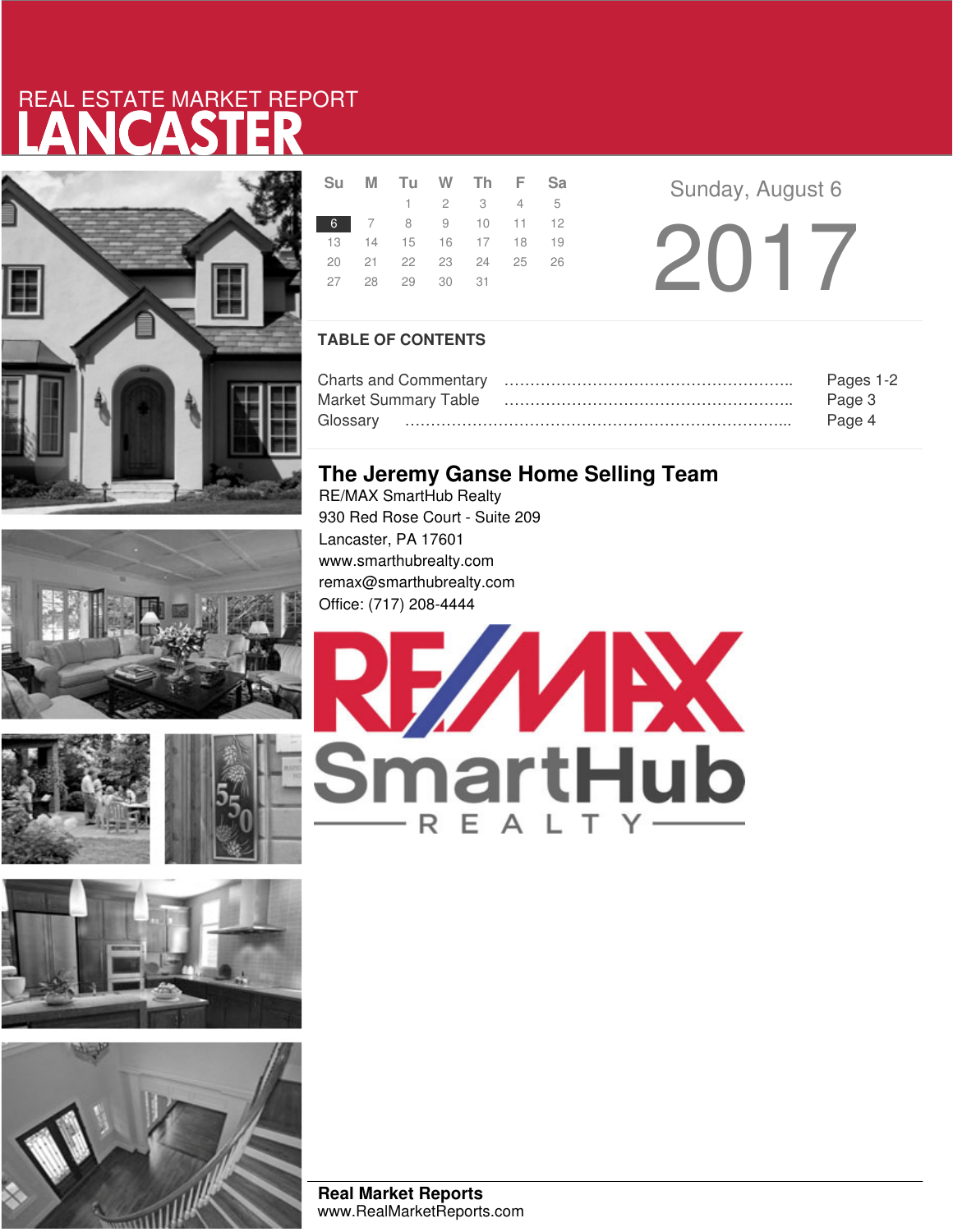

Sunday, August 6, 2017

## The Jeremy Ganse Home Selling Team

remax@smarthubrealty.com RE/MAX SmartHub Realty Office: (717) 208-4444

at the real estate market. Currently there are 895 sales pending in the market overall, leaving 1504 listings still for sale. The resulting pending ratio is 37.3% (895 divided by 2,399). So you might be asking yourself, that's great... but what exactly does it mean? I'm glad you asked! *Let's take a look*

The pending ratio indicates the supply & demand of the market. Specifically, a high ratio means that listings are in demand and quickly going to contract. Alternatively, a low ratio means there are not enough qualified buyers for the existing supply.

**"Current inventory is described as mildly active."**

Taking a closer look, we notice that the \$150K - \$200K price range has a relatively large number of contracts pending sale.

We also notice that the \$150K - \$200K price range has a relatively large inventory of properties for sale at 258 listings. The average list price (or asking price) for all properties in this market is \$295,987.





A total of 3062 contracts have closed in the last 6 months with an average sold price of \$215,029. Breaking it down, we notice that the \$150K - \$200K price range contains the highest number of sold listings.

Alternatively, a total of 1159 listings have failed to sell in that same period of time. Listings may fail to sell for many reasons such as being priced too high, having been inadequately marketed, the property was in poor condition, or perhaps the owner had second thoughts about selling at this particular time. The \$150K - \$200K price range has the highest number of off-market listings at 175 properties.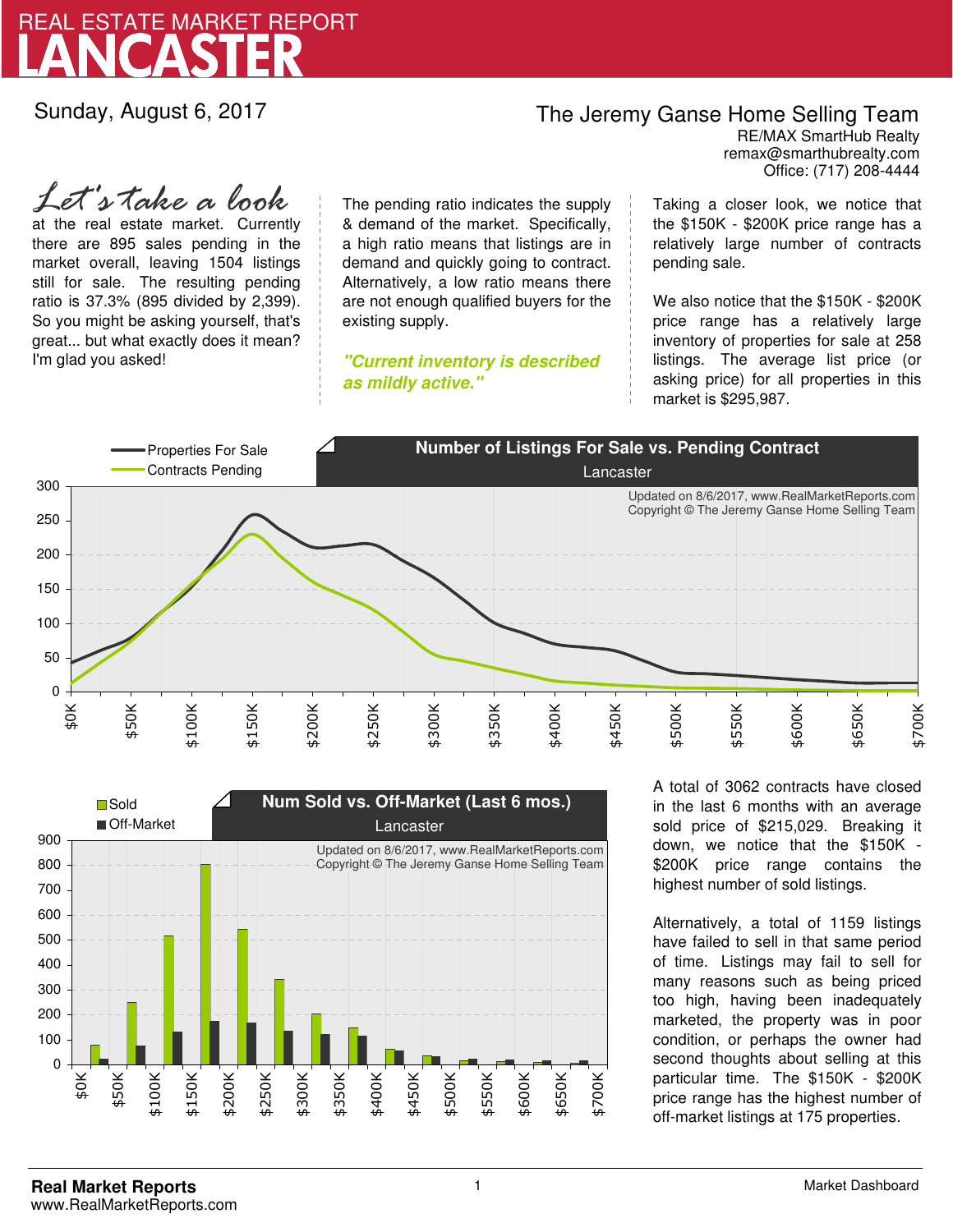# LANCASTER REAL ESTATE MARKET REPORT

### Sunday, August 6, 2017

## The Jeremy Ganse Home Selling Team

remax@smarthubrealty.com RE/MAX SmartHub Realty Office: (717) 208-4444

Looking at the chart to the right, you might be wondering why average days on market (DOM) is important. This is a useful measurement because it can help us to determine whether we are in a buyer's market (indicated by high DOM), or a seller's market (indicated by low DOM). Active listings (properties for sale) have been on the market for an average of 111 days.

Analysis of sold properties for the last six months reveals an average sold price of \$215,029 and 44 days on market. Notice that properties in the \$150K - \$200K price range have sold quickest over the last six months.

The recent history of sales can be seen in the two charts below. The average sold price for the last 30 days was \$227,123 with an average DOM of 35 days.

Since the recent DOM is less than the average DOM for the last 6 months, it is a positive indicator for demand. It is always important to realize that real estate markets can fluctuate due to many factors, including shifting interest rates, the economy, or seasonal changes.



### **"The average list-to-sales ratio for this area is 98.3%."**

Ratios are simple ways to express the difference between two values such as list price and sold price. In our case, we typically use the list-to-sale ratio to determine the percentage of the final list price that the buyer ultimately paid. It is a very common method to help buyers decide how much to offer on a property.

Analysis of the absorption rate indicates an inventory of 2.9 months based on the last 6 months of sales. This estimate is often used to determine how long it would take to sell off the current inventory of properties if all conditions remained the same. It is significant to mention that this estimate does not take into consideration any additional properties that will come onto the market in the future.



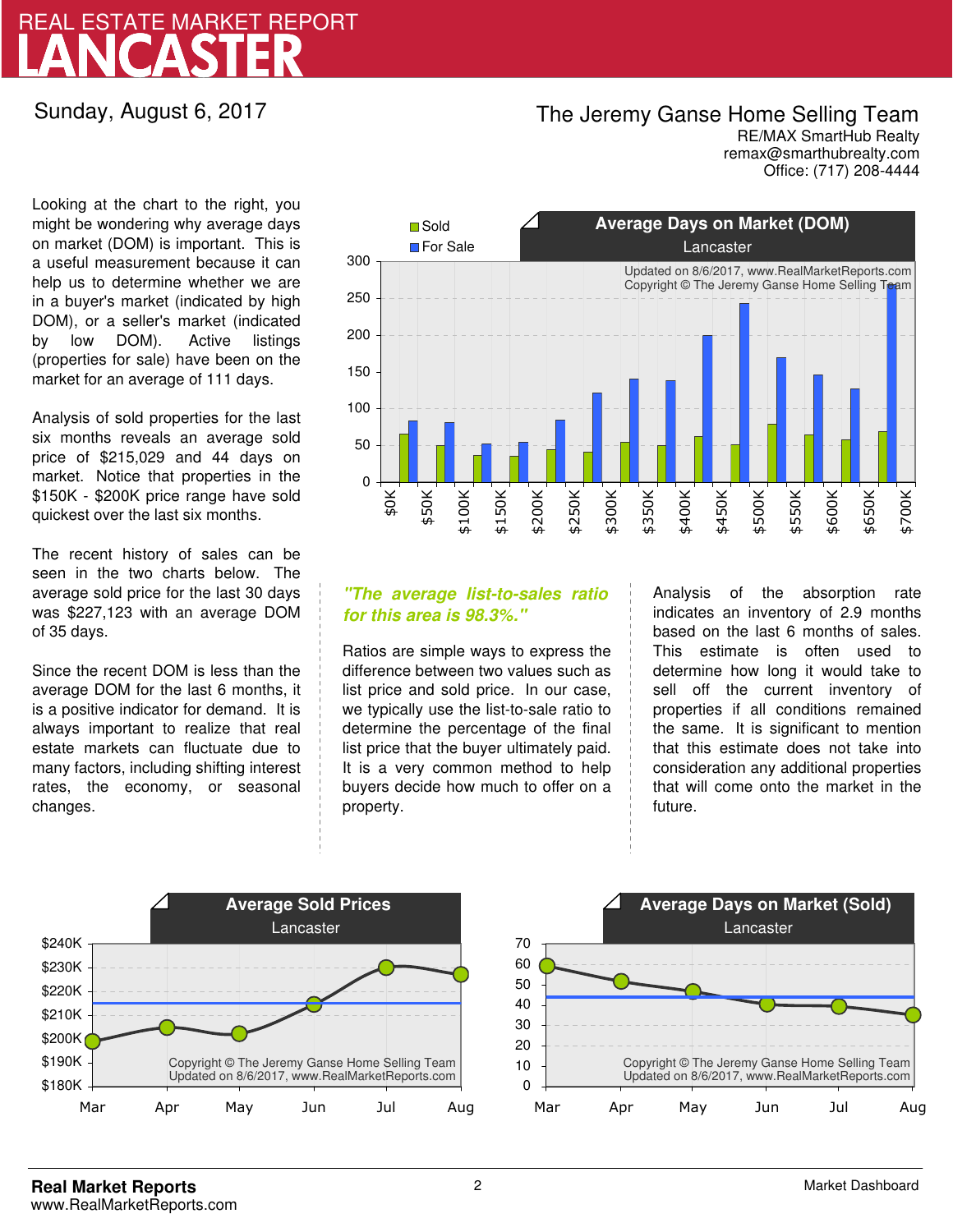# LANCASTER REAL ESTATE MARKET REPORT

Sunday, August 6, 2017

# The Jeremy Ganse Home Selling Team

remax@smarthubrealty.com RE/MAX SmartHub Realty Office: (717) 208-4444

| <b>Contracts Pending [2]</b>       |                    |                         |            |                   | Off-Market in the Last 6 Months [3]<br><b>Absorption Rate</b> |         |              |              |            |                   |                               |                   |  |              |      |
|------------------------------------|--------------------|-------------------------|------------|-------------------|---------------------------------------------------------------|---------|--------------|--------------|------------|-------------------|-------------------------------|-------------------|--|--------------|------|
|                                    |                    | For Sale <sup>[1]</sup> |            |                   |                                                               |         |              |              |            |                   | Sold in the Last 6 Months [4] |                   |  |              |      |
|                                    | <b>Price Range</b> | <b>Total</b>            | Avg        | Avg               | Total                                                         | Pending | <b>Total</b> | <b>Total</b> | Avg        | Avg Orig          | Avg                           | Avg               |  | List to      | Mos. |
| Min.                               | Max.               | <b>Num</b>              | <b>DOM</b> | <b>List Price</b> | <b>Num</b>                                                    | Ratio   | <b>Num</b>   | <b>Num</b>   | <b>DOM</b> | <b>List Price</b> | <b>List Price</b>             | <b>Sold Price</b> |  | <b>Sales</b> |      |
| \$0                                | \$49,999           | 42                      | 83         | \$34,698          | 12                                                            | 22.2%   | 22           | 78           | 66         |                   | \$48,028                      | \$37,065          |  | 77.2%        | 3.2  |
| \$50,000                           | \$99,999           | 79                      | 81         | \$79,671          | 74                                                            | 48.4%   | 77           | 252          | 50         |                   | \$77,362                      | \$74,502          |  | 96.3%        | 1.9  |
| \$100,000                          | \$149,999          | 153                     | 52         | \$129,939         | 157                                                           | 50.6%   | 132          | 517          | 37         |                   | \$132,223                     | \$129,973         |  | 98.3%        | 1.8  |
| \$150,000                          | \$199,999          | 258                     | 54         | \$177,788         | 230                                                           | 47.1%   | 175          | 804          | 35         |                   | \$177,393                     | \$175,191         |  | 98.8%        | 1.9  |
| \$200,000                          | \$249,999          | 211                     | 85         | \$229,819         | 161                                                           | 43.3%   | 167          | 545          | 45         |                   | \$225,958<br>\$222,988        |                   |  | 98.7%        | 2.3  |
| \$250,000                          | \$299,999          | 215                     | 122        | \$276,648         | 120                                                           | 35.8%   | 135          | 344          | 42         |                   | \$277,558                     | \$273,719         |  | 98.6%        | 3.8  |
| \$300,000                          | \$349,999          | 167                     | 141        | \$326,225         | 55                                                            | 24.8%   | 123          | 206          | 55         |                   | \$328,155                     | \$323,235         |  | 98.5%        | 4.9  |
| \$350,000                          | \$399,999          | 101                     | 138        | \$375,855         | 35                                                            | 25.7%   | 116          | 149          | 50         |                   | \$376,712                     | \$372,998         |  | 99.0%        | 4.1  |
| \$400,000                          | \$449,999          | 70                      | 200        | \$427,219         | 16                                                            | 18.6%   | 58           | 64           | 63         |                   | \$429,887                     | \$421,604         |  | 98.1%        | 6.6  |
| \$450,000                          | \$499,999          | 60                      | 243        | \$481,472         | 10                                                            | 14.3%   | 35           | 37           | 51         |                   | \$477,332                     | \$472,681         |  | 99.0%        | 9.7  |
| \$500,000                          | \$549,999          | 29                      | 170        | \$528,818         | $6\phantom{1}$                                                | 17.1%   | 24           | 18           | 79         |                   | \$530,994                     | \$522,579         |  | 98.4%        | 9.7  |
| \$550,000                          | \$599,999          | 24                      | 146        | \$582,665         | 5                                                             | 17.2%   | 19           | 13           | 65         |                   | \$591,951                     | \$571,020         |  | 96.5%        | 11.1 |
| \$600,000                          | \$649,999          | 18                      | 128        | \$632,177         | 3                                                             | 14.3%   | 16           | 9            | 58         |                   | \$662,338                     | \$630,997         |  | 95.3%        | 12.0 |
| \$650,000                          | \$699,999          | 13                      | 269        | \$684,946         | $\overline{2}$                                                | 13.3%   | 16           | 6            | 70         |                   | \$693,310                     | \$680,852         |  | 98.2%        | 13.0 |
| \$700,000                          | $\ddot{}$          | 64                      | 167        | \$982,089         | 9                                                             | 12.3%   | 44           | 20           | 125        | ٠                 | \$1,036,735                   | \$989,370         |  | 95.4%        | 19.2 |
| <b>Market Summary &gt;&gt;&gt;</b> |                    | 1,504                   | 111        | \$295,987         | 895                                                           | 37.3%   | 1,159        | 3,062        | 44         |                   | \$218,767                     | \$215,029         |  | 98.3%        | 2.9  |

Status = [1] A; [2] P; [3] E, L, W; [4] C

County = Lancaster

1

Property Type = Residential/Farm

Date Range = 02/05/2017 to 08/06/2017 **Data believed to be accurate but not guaranteed.**